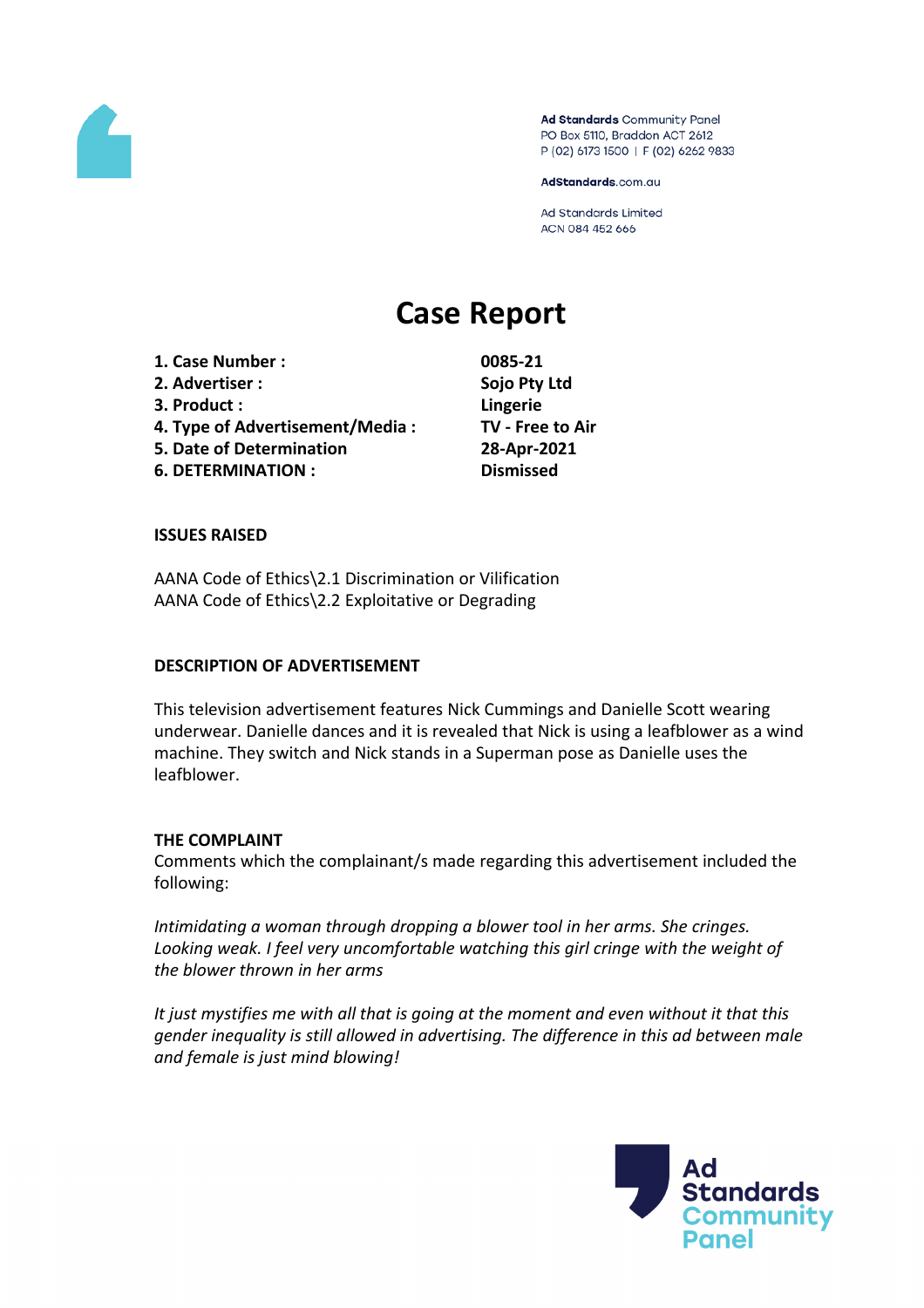

### **THE ADVERTISER'S RESPONSE**

Comments which the advertiser made in response to the complainant/s regarding this advertisement include the following:

*Thank you for your correspondence dated 31st March 2021.*

*As an advertiser we have no intention of offending the viewing public. In fact our aim is to entertain and leave the viewer with a smile using Australian humour and the "larrikinisms" which our ambassadors Nick 'Honey Badger' Cummins and The Inspired Unemployed in particular are well known and loved for by Australians. In saying this we will never make every member of the general public happy or comfortable with our humorous advertising.*

*For the general information of the standards board our target audience is:*

*Primary: Mum's who do the underwear purchasing for their families. We want them to see the brand as a great Australian brand for their families which is good quality and fun.*

*Secondary; Australian families*

*Please note we've made the same type ofhumorous adverts for the past 6 years. Past adverts include;*

*Year 1 Advert https://www.youtube.com/watch?v=TZJU1YfLtHI*

*Year 2 Advert https://www.youtube.com/watch?v=\_Ie7yQ5I8UI*

*Year 3 Advert https://www.youtube.com/watch?v=zsfxk-XeBWQ https://www.youtube.com/watch?v=fN7S4PLQZC0*

*Year 4 Advert https://www.youtube.com/watch?v=qEK4v18EfUM https://www.youtube.com/watch?v=29ocHal4CjQ https://www.youtube.com/watch?v=8YLuj8auKlA*

*Our advertising scripts go through testing with target audience as part of our script writing process. Once produced to ensure that our TVCs hit the mark our advertising agency holds qualitative research to get feedback on the response of the ads. We have received virtually hundreds ofposts and feedback on the likability of our ads and the characters of The Honey Badger and Danielle Scott who both feature in this advert.*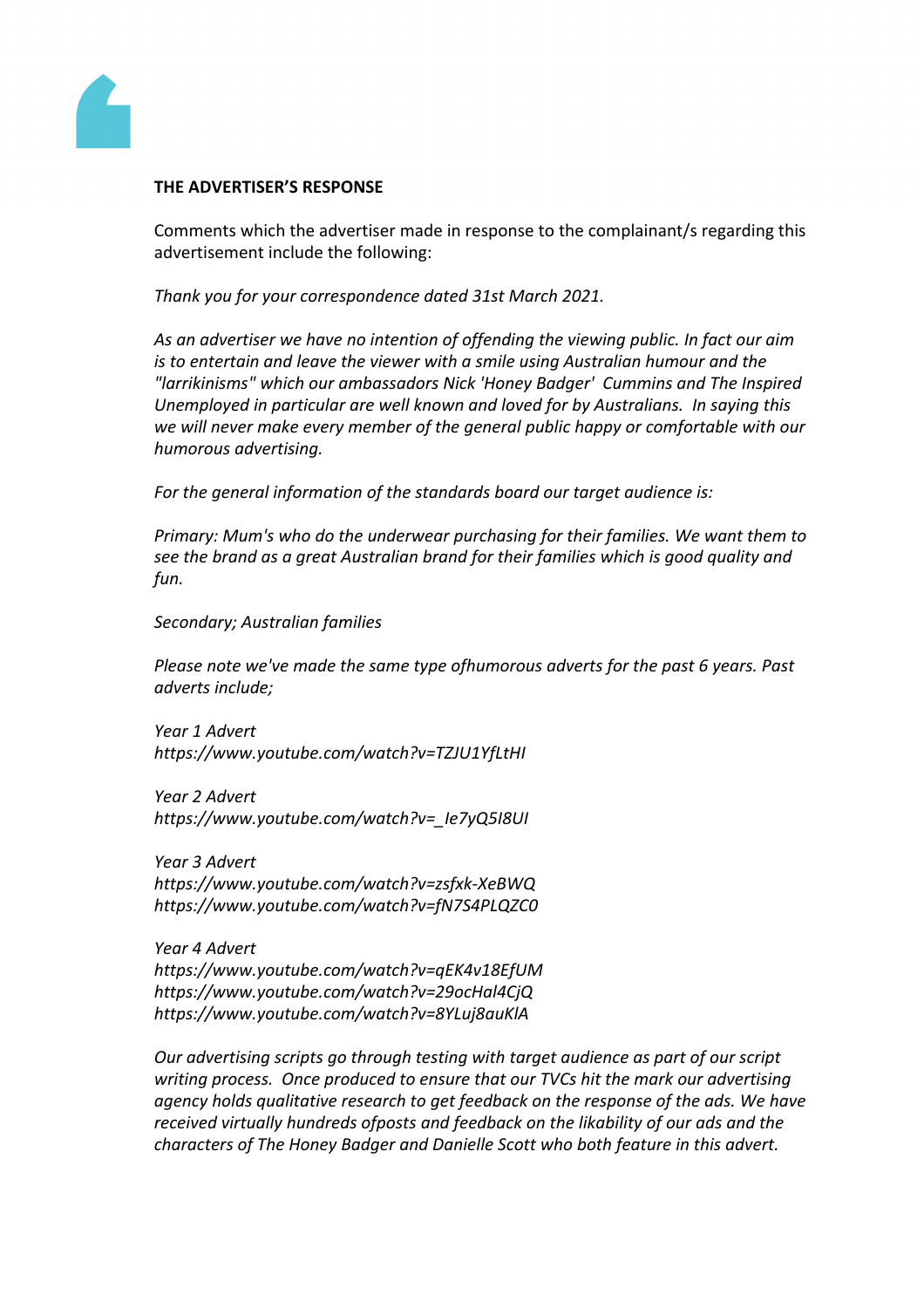

*I've reviewed the complaints and I strongly disagree that Danielle Scott is portrayed as weak or intimidated. We're extremely proud of our incredible female ambassadors and would never portray them as weak or put them in situations that made them uncomfortable. The second complaint is incorrect as both Danielle Scott and Nick Cummins are seen dancing in their underwear at the end of the advert not only Danielle.*

*I hope the Ad Standard review finds in the positive for our advertising and I look forward to your correspondence*

## **THE DETERMINATION**

The Ad Standards Community Panel (the Panel) considered whether this advertisement breaches Section 2 of the AANA Code of Ethics (the Code).

The Panel noted the complainants' concerns that the advertisement:

- Intimidates a woman by throwing a power tool at her.
- Shows a double standard by depicting a woman gyrating and a man standing still.

The Panel viewed the advertisement and noted the advertiser's response.

**Section 2.1: Advertising or Marketing Communication shall not portray people or depict material in a way which discriminates against or vilifies a person or section of the community on account of race, ethnicity, nationality, gender, age, sexual preference, religion, disability, mental illness or political belief.**

The Panel noted the AANA Practice Note which provides guidance on the meaning of: Discrimination - unfair or less favourable treatment Vilification - humiliates, intimidates, incites hatred, contempt or ridicule Gender - male, female or trans-gender characteristics.

## **Does the advertisement portray material in a way which discriminates against or vilifies a person on account of gender?**

The Panel noted the concern that the man intimidates the woman by dropping a leaf blower in her arms.

The Panel considered that the woman accepts the blower with no suggestion that she is intimidated or struggles with it. The Panel noted that the woman does bend her knees when accepting the blower but considered this is not a suggestion that she is struggling, particularly noting that in the next scene she is shown to hold it comfortably. The Panel noted the expression on her face and considered that it is indicative of her surprise at the man taking his turn, perhaps prematurely, rather than an indication she is intimidated.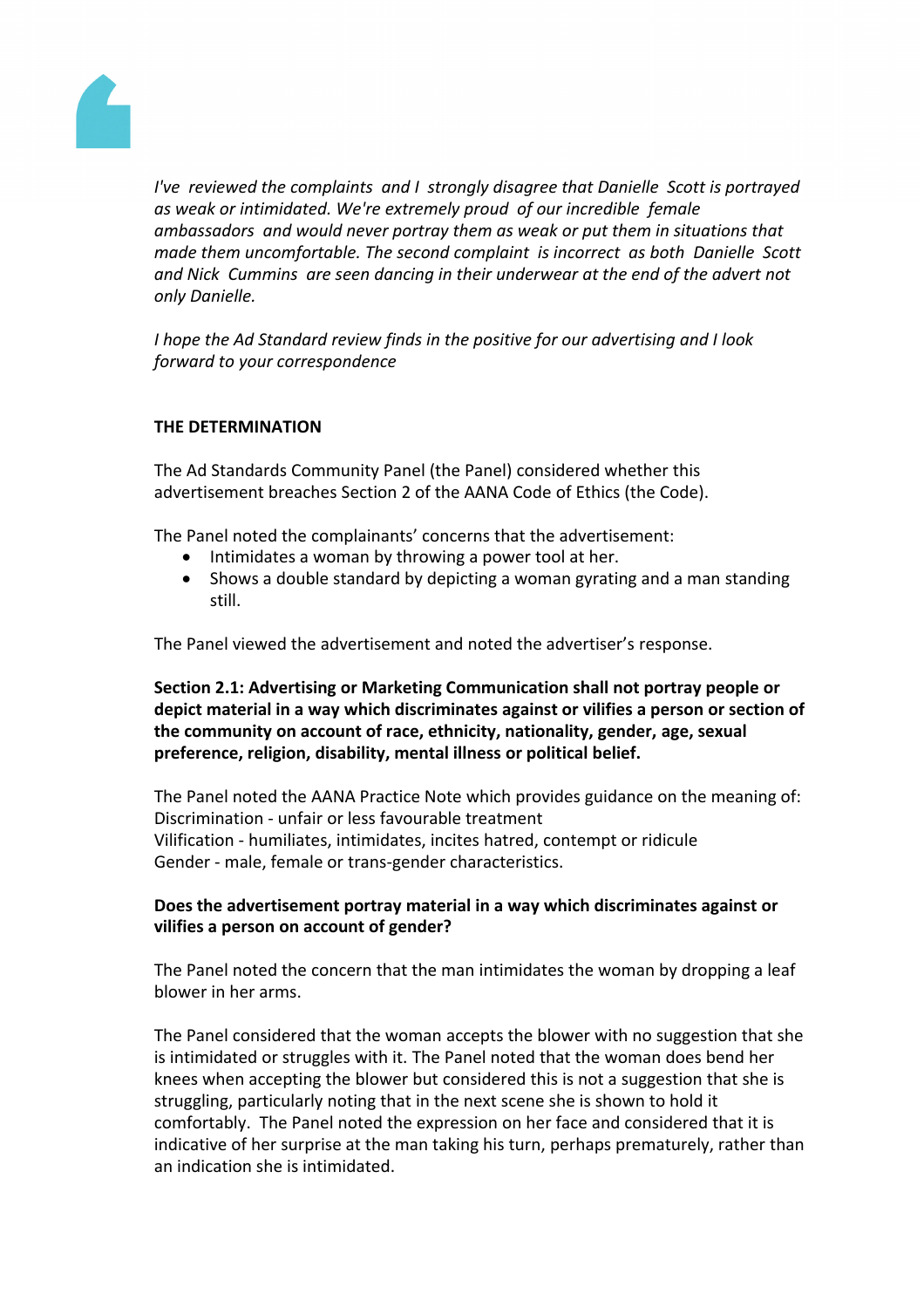

### **Section 2.1 conclusion**

Finding that the advertisement did not portray material in a way which discriminates against or vilifies a person or section of the community on account of gender, the Panel determined that the advertisement did not breach Section 2.1 of the Code.

## **Section 2.2: Advertising or marketing communications should not employ sexual appeal in a manner which is exploitative or degrading of any individual or group of people.**

The Panel noted the AANA Practice Note which provides guidance on the meaning of the terms exploitative and degrading:

Exploitative - (a) taking advantage of the sexual appeal of a person, or group of people, by depicting them as objects or commodities; or (b) focussing on their body parts where this bears no direct relevance to the product or service being advertised. Degrading – lowering in character or quality a person or group of people.

## **Does the advertisement use sexual appeal?**

The Panel considered that the depiction of a people in underwear is a depiction which most people would consider to contain sexual appeal.

## **Does the advertisement use sexual appeal in a manner that is exploitative?**

The Panel considered that the woman and man were depicted in a confident manner and that their depiction in underwear was relevant to the product being sold. The Panel considered that the woman and man were not depicted in a vulnerable position and were not depicted as an object or commodity. The Panel considered that there was no focus on a part of their bodies that was not directly relevant to the product being promoted.

The Panel considered that while the woman was shown to be dancing while the man stood still in a 'Superman' pose, this did not suggest that she was an object or commodity.

The Panel considered that the advertisement did not employ sexual appeal in a manner which is exploitative of the woman or man.

### **Does the advertisement use sexual appeal in a manner that is degrading?**

The Panel considered that the depiction of the models did not lower the character or quality of the model and did not use sexual appeal in a manner that was degrading of the models.

The Panel considered that the advertisement did not employ sexual appeal in a manner which is degrading to the woman or man.